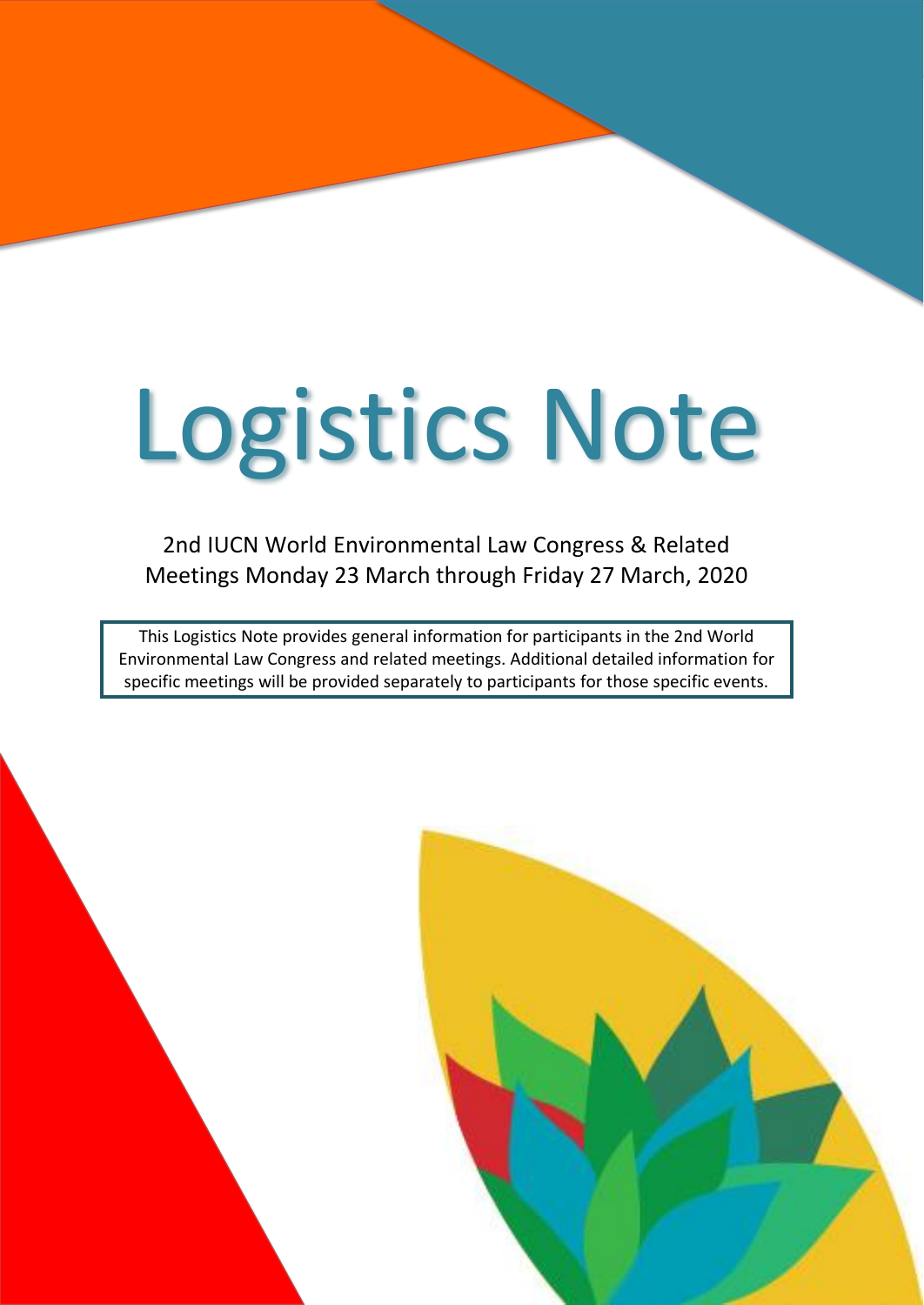







Global Judicial Institute<br>on the Environment Institut Judiciaire Mondial<br>de l'Environnement Instituto Judicial Mundial<br>del Ambiente

#### In Cooperation With



 $\sqrt{\Delta}$ AMAERJ





Museu do Amanhã

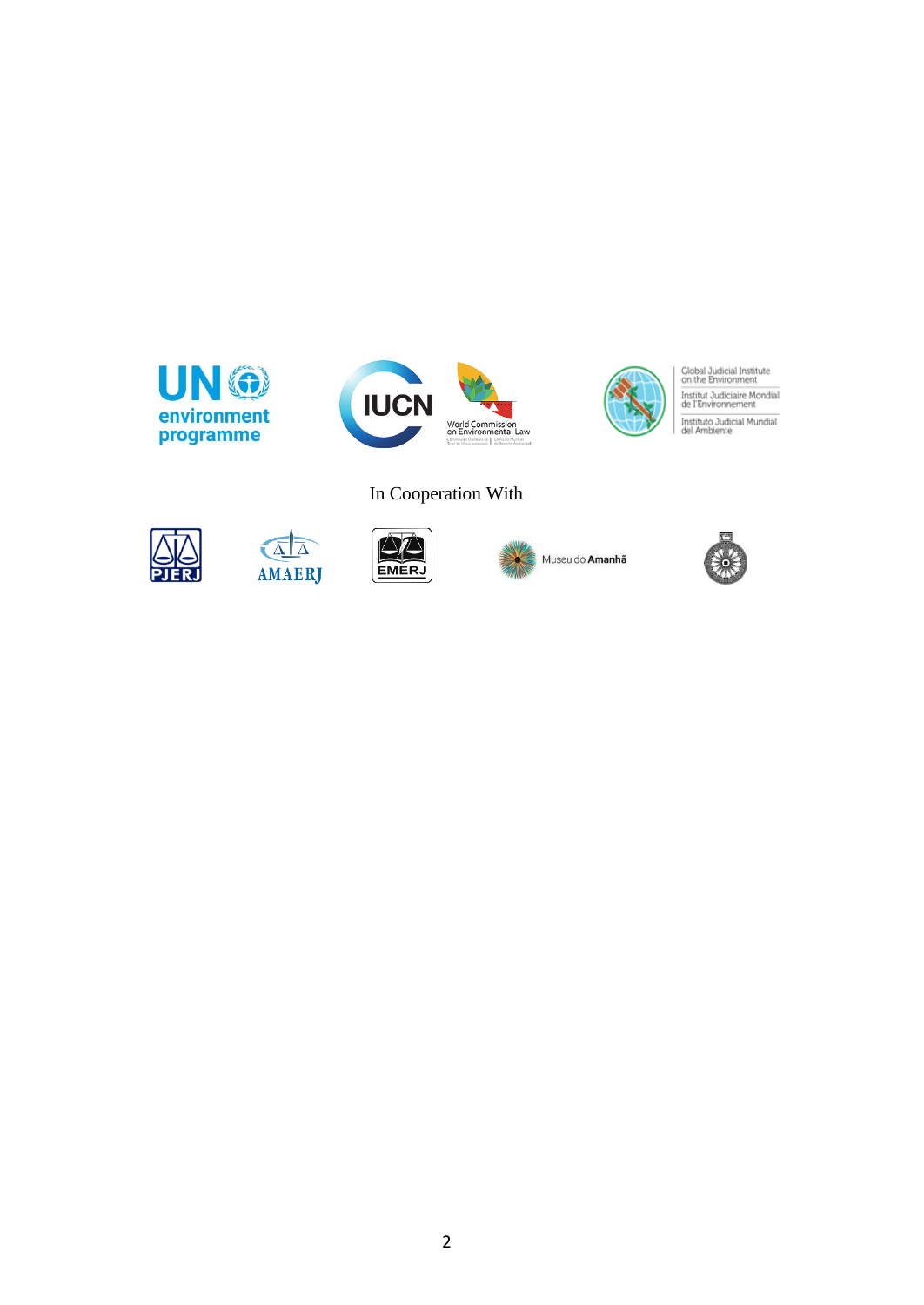## Welcome to Rio de Janeiro!

We look forward to welcoming you to Rio de Janeiro, Brazil to participate in the 2nd World Environmental Law Congress and related meetings from 23 to 27 March 2020.

#### **Overview**

The 2nd World Environmental Law Congress "Environmental Law 2030 and Beyond" will open on Wednesday 25 March and conclude on Friday 27 March, 2020.

Six major environmental law events will be held in the three days leading up to the 2nd World Environmental Law Congress:

- (1) UNEP Fifth Montevideo Programme for the Development and Periodic Review of Environmental Law (invitation only)
- (2) 3rd General Assembly of the Global Judicial Institute on the Environment (invitation only)
- (3) International Council of Environmental Law Meeting (invitation only)
- (4) 2nd OAS Inter-American Colloquium on the Environmental Rule of Law
- (5) WCEL Global Colloquium of Early Career Environmental Law Experts
- (6) WCEL Moot Court

#### Venue

The meetings will take place in four different venues in central Rio de Janeiro:

#### **Supreme Court Complex:**

- (1) **Tribunal de Justiça do Rio de Janeiro** (Court of the State of Rio de Janeiro): R. Dom Manuel, 37 - Centro, Rio de Janeiro - RJ, 20010-090, Brazil
- (2) **Escola da Magistratura do Estado do Rio de Janeiro** (Judicial Academy of Rio de Janeiro): R. Dom Manuel, 25 - Centro, Rio de Janeiro - RJ, 20010-090, Brazil
- (3) **Museu da Justiça - Centro Cultural do Poder Judiciário** (Rio de Janeiro's State Court Museum): Rua Dom Manuel, 29 ground floor - Centro, Rio de Janeiro - RJ, 20010-090, Brazil

**Museum:**

(4) **Museu do Amanhã** (Museum of Tomorrow): Praça Mauá, 1 - Centro, Rio de Janeiro - RJ, 20081-240, Brazil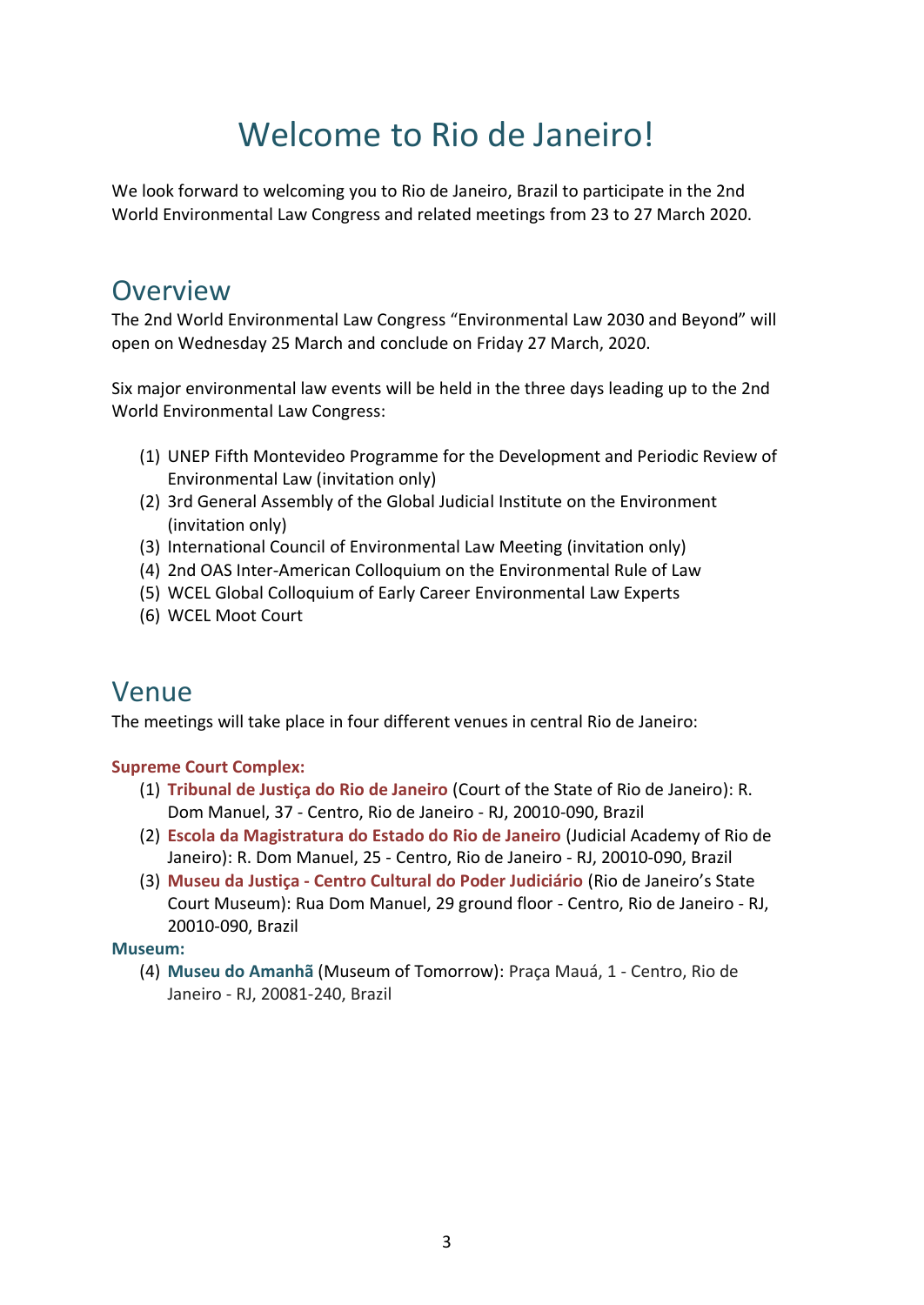

#### **Supreme Court Complex**

#### **Museu do Amanhã**

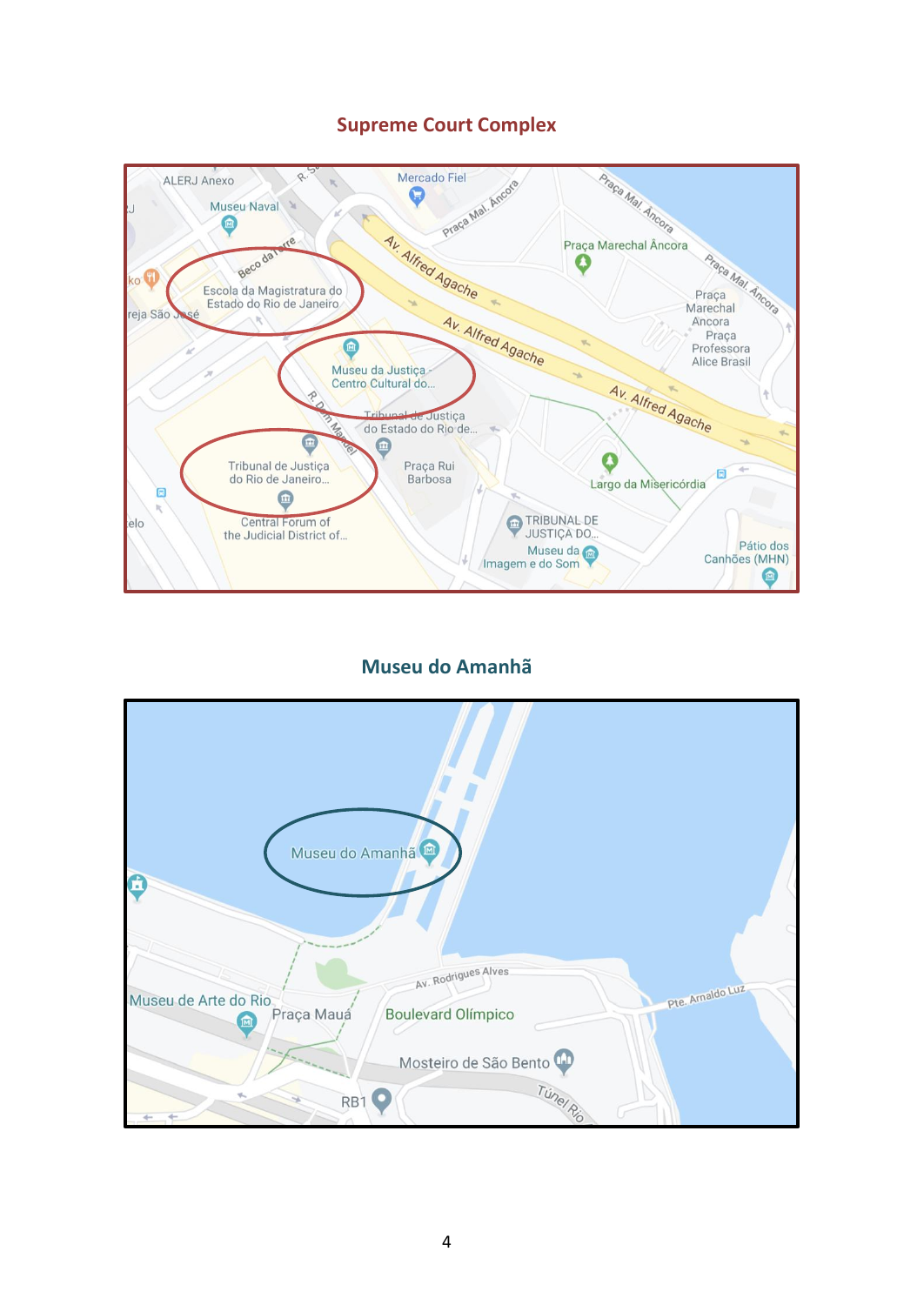#### Accommodations

Invited participants should book their accommodations as soon as possible. Nonspeaker attendees should commit only after receiving confirmation of their registration submission.

Accommodations paid for by participants may use the event code **2nd WELC** to obtain a discounted rate.

The following is a list of three suggested hotels within fifteen minutes walking distance of the Supreme Court Complex:

| <b>Hotel</b>                                         | Rate<br>(Single)* | Rate<br>(Double)* | <b>Booking Contact</b>                  |
|------------------------------------------------------|-------------------|-------------------|-----------------------------------------|
| Ibis Rio de Janeiro Santos<br><b>Dumont Hotel</b>    | R\$222.00+5%      | R\$255.00+5%      | h5691-re@accor.com.br                   |
| <b>Novotel RJ Santos</b><br><b>Dumont Hotel</b>      | R\$299.00+5%      | R\$319.00+5%      | h6522-re@accor.com.br                   |
| <b>Prodigy Hotel Santos</b><br><b>Dumont Airport</b> | R\$355.00+5%      | R\$435.00+5%      | reservas@prodigysantosdu<br>mont.com.br |

\* Prices are in Brazilian Reais and include breakfast.

Reservations are subject to availability at the time of the booking.

While these are the most convenient hotels, participants who are booking their own rooms are free to choose other hotels in Rio de Janeiro. Please note that group transportation to special events will be provided only from the Prodigy, Novotel, and Ibis.

#### Visa Arrangements

Participants are responsible for obtaining any required visa for Brazil. Please check th[e](http://www.portalconsular.itamaraty.gov.br/vistos-para-viajar-ao-brasil) [visa requirements](http://www.portalconsular.itamaraty.gov.br/vistos-para-viajar-ao-brasil) for your nationality to enter Brazil. Participants who need extraordinary assistance from the conference organizers should contact [wcel@iucn.org](mailto:wcel@iucn.org) at the earliest possible time.

#### Health Requirements and Medical Services

Brazil requires proof of yellow fever vaccine for travelers from several countries. Make sure that you verify the requirements before you book your travel.

Participants are responsible for their own medical expenses and arrangements while in Brazil and should arrange for their own travel and health insurance prior to departure.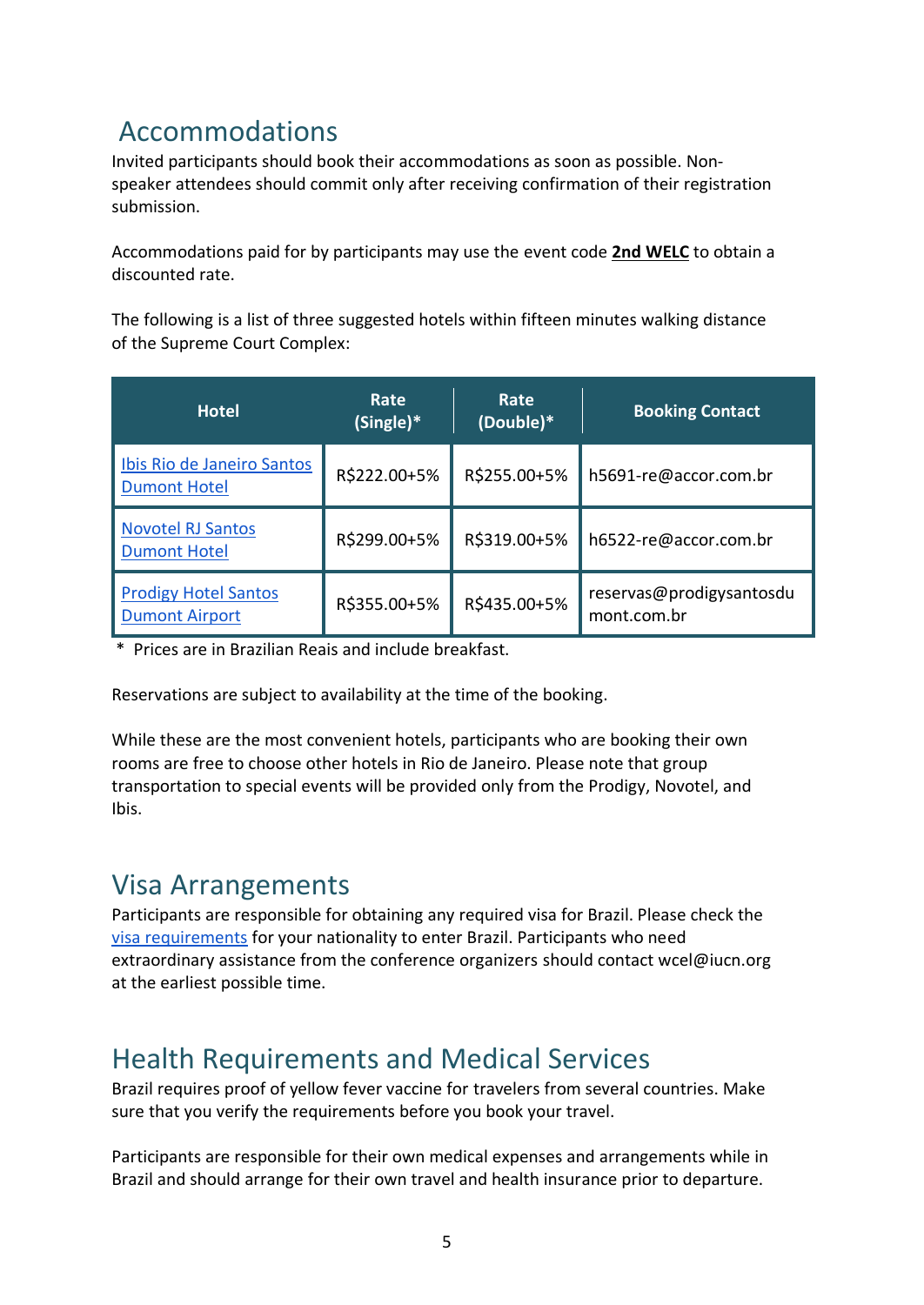#### Transportation to and from the Airport

Participants are expected to make their own travel arrangements to and from the airport. There are two major airports in Rio de Janeiro:

**Rio de Janeiro-Antonio Carlos Jobim International Airport (GIG),** popularly known by its original name Galeão International Airport is the main airport serving Rio de Janeiro, Brazil. It is located 20km from the city center of Rio de Janeiro. Detailed information about Rio de Janeiro-Antonio Carlos Jobim International Airport can be found a[t](http://www.aeroportogaleao.net/en/) <http://www.aeroportogaleao.net/en/>

The information desk, and tourist information (RioTur), are located on the  $2<sup>nd</sup>$  floor at arrivals [\(map\)](https://www.riogaleao.com/passageiros/airport-map).

The airport offers free WI-FI service: RIOgaleao.

The trip from the airport to the hotels takes around 30 minutes in light traffic but can take an hour or more during rush hour.

We recommend you take a pre-paid taxi (Taxi Especial) to your destination. There are five different companies (Coopatur, Cootramo, Coopertramo, Transcopass and Transcootour) offering this service in the arrivals hall. Credit cards are accepted, and the fare is around R\$130.00. Yellow cabs are available outside the airport, but the level of service might be not as comfortable as the pre-paid services. Rideshare services, such as Uber, Cabify and Taxi99 alo operate at the airport and all over Rio city.

**Rio de Janeiro-Santos Dumont Airport** (SDU) is the second major airport serving Rio de Janeiro, Brazil. The airport is located adjacent to downtown Rio de Janeiro and within a few blocks of the recommended hotels.

#### Getting Around

The location of the Congress and related events are scheduled conveniently so that participants may walk between the three hotels and the Supreme Court Complex. Special transportation will be provided to the Museu do Amanhã (Museum of Tomorrow) on Thursday, 26 March, as well as for other special events. Otherwise, participants are responsible for their own transportation. Rideshare services, such as Uber, Cabify and Taxi99 operate at the airport and all over Rio de Janeiro.

#### Weather

Expect warm, humid weather with the average low being  $73^{\circ}F(22^{\circ}C)$  and the average high hitting 85°F (30°C). Remember to bring your **mosquito repellent**, **umbrella**, and **sunblock**.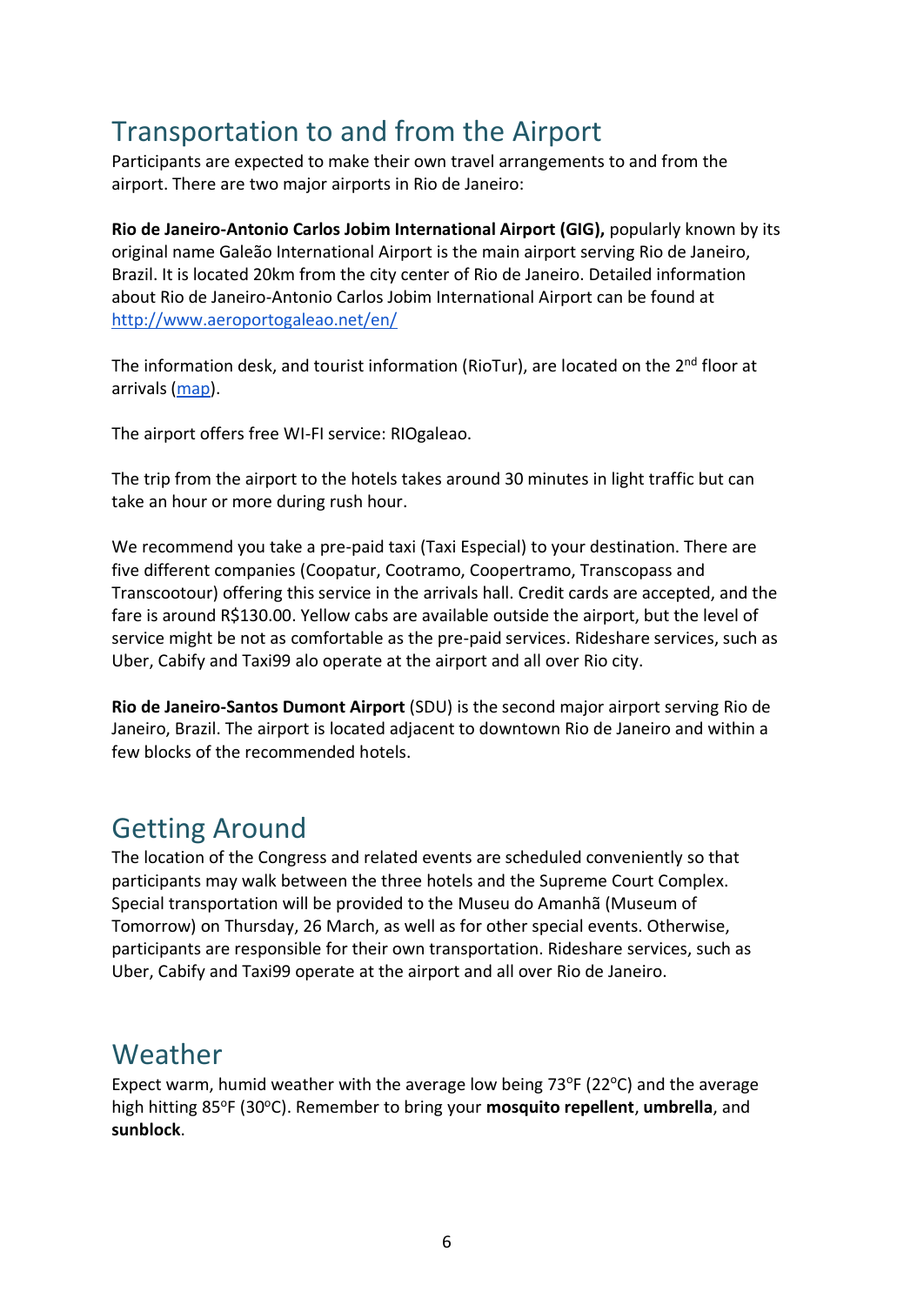### Currency, Payments and Banking

Major credit and debit cards are widely accepted in Brazil. The monetary unit of Brazil is the Brazilian Real (R\$). Participants are advised to exchange their currency for Reais before landing in Brazil.

Foreign currency can be exchanged at most hotels and commercial banks. Additionally, Bureau de Change are widely available. Exchange offices can be recognized by the "exchange/cambio" sign.

View the latest exchange rates[:](https://www.xe.com/currencyconverter/) <https://www.xe.com/currencyconverter/>

## Electricity Supply

Congress organizers will not be able to provide any equipment or adapters to participants. Participants must bring their own electricity adapters. The electricity supply is 110 volts. Type C plugs and sockets are widespread, but you may also find type N sockets.



#### Language

Portuguese is the official language of Brazil. English is spoken in most hotels.

## Tipping

It is customary to tip waiters, porters, caddies, and other service providers. In most restaurants, a 10% tip is included in the bill.

#### Touristic Information

Visit <http://visit.rio/en/welcome/> for tourist information, sightseeing, and attractions.